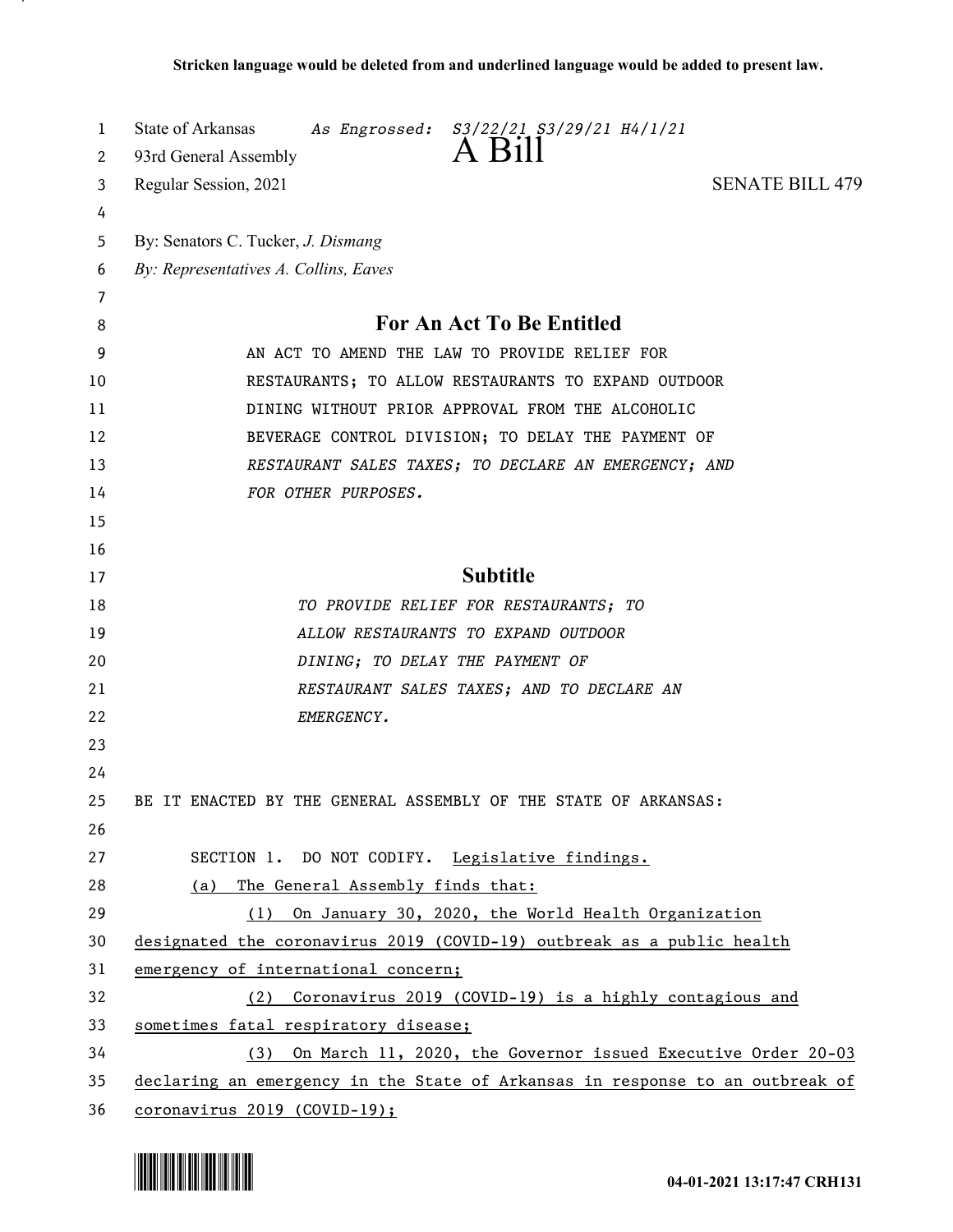As Engrossed: S3/22/21 S3/29/21 H4/1/21 SB479

| $\mathbf{1}$ | (4) On March 20, 2020, the Secretary of the Department of                       |
|--------------|---------------------------------------------------------------------------------|
| 2            | Health, in consultation with the Governor, issued a directive that closed       |
| 3            | indoor dining areas in all bars and restaurants to limit the spread of          |
| 4            | coronavirus 2019 (COVID-19);                                                    |
| 5            | (5) On May 5, 2020, the Governor issued Executive Order 20-25,                  |
| 6            | which extended the emergency declaration;                                       |
| 7            | (6) On May 11, 2020, the secretary issued a directive regarding                 |
| 8            | resuming in-person restaurant dining that required a phased-in approach, with   |
| 9            | the first phase including a limitation on the number of customers to one-       |
| 10           | third $(1/3)$ of the total capacity, specifications regarding the spacing of    |
| 11           | tables, and other requirements related to sanitation and prohibited             |
| 12           | practices;                                                                      |
| 13           | On May 18, 2020, the secretary issued a directive regarding<br>(7)              |
| 14           | resuming in-person restaurant dining that provided for an increase in the       |
| 15           | <u>total seating capacity for restaurants, permitted bar service to resume,</u> |
| 16           | adjusted the spacing between seating at adjacent tables, and continued          |
| 17           | certain requirements from the first phase;                                      |
| 18           | (8) On June 18, 2020, the Governor issued Executive Order 20-37,                |
| 19           | which terminated the emergency declared under Executive Order 20-03 and         |
| 20           | declared anew the public health and disaster emergency and declaration of the   |
| 21           | State of Arkansas as a disaster area;                                           |
| 22           | (9) On July 16, 2020, the Governor issued Executive Order 20-43                 |
| 23           | regarding the issuance of a face-covering directive by the secretary, which     |
| 24           | required every person in Arkansas to wear a face covering over the mouth and    |
| 25           | nose during all indoor activities with some exceptions;                         |
| 26           | On August 14, 2020, the Governor issued Executive Order 20-<br>(10)             |
| 27           | 45, which renewed the emergency declared under Executive Order 20-37 for an     |
| 28           | additional sixty (60) days;                                                     |
| 29           | (11) On October 13, 2020, the Governor issued Executive Order                   |
| 30           | 20-48, which renewed the emergency declared under Executive Order 20-37 for     |
| 31           | an additional sixty (60) days;                                                  |
| 32           | On December 11, 2020, the Governor issued Executive Order<br>(12)               |
| 33           | 20-51, which renewed the emergency declared under Executive Order 20-37;        |
| 34           | On December 29, 2020, the Governor issued Executive Order<br>(13)               |
| 35           | 20-53, which renewed the emergency declared under Executive Order 20-37 for     |
| 36           | an additional sixty (60) days;                                                  |

04-01-2021 13:17:47 CRH131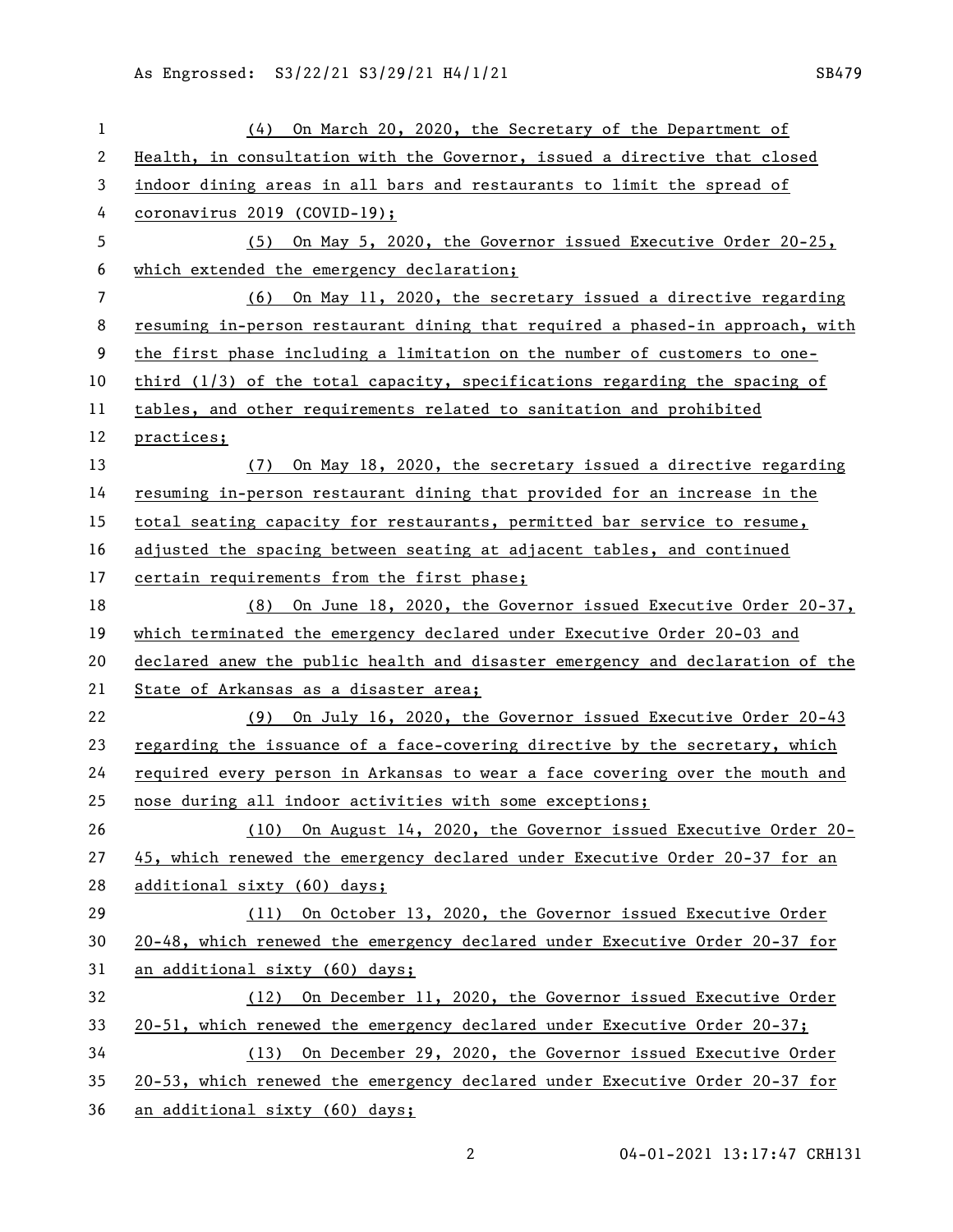As Engrossed: S3/22/21 S3/29/21 H4/1/21 SB479

| $\mathbf{1}$ | (14) On February 26, 2021, the Governor issued Executive Order                |
|--------------|-------------------------------------------------------------------------------|
| 2            | 21-03, which renewed the emergency declared under Executive Order 20-37 until |
| 3            | March 31, 2021, and left in place the mask mandate;                           |
| 4            | (15) The Centers for Disease Control and Prevention has advised               |
| 5            | that coronavirus 2019 (COVID-19) is spread mainly by person-to-person         |
| 6            | contact, and the best means of slowing the spread of the virus is through     |
| 7            | practicing social distancing and protecting oneself and others by minimizing  |
| 8            | personal contact with environments where this potential deadly virus may be   |
| 9            | transmitted;                                                                  |
| 10           | The restaurant industry has been significantly impacted by<br>(16)            |
| 11           | coronavirus 2019 (COVID-19) and the social distancing required to limit its   |
| 12           | spread; and                                                                   |
| 13           | (17) The preservation and fiscal stability of the restaurant                  |
| 14           | industry is critical to the economic security and cultural vitality of this   |
| 15           | state and is the fundamental policy objective of this act.                    |
| 16           |                                                                               |
| 17           | SECTION 2. Arkansas Code Title 3, Chapter 4, Subchapter 1, is amended         |
| 18           | to add an additional section to read as follows:                              |
|              |                                                                               |
| 19           | 3-4-107. Expansion of outdoor dining at restaurants.                          |
| 20           | $(a)(1)$ Except as provided in subsection (b) of this section, a              |
| 21           | restaurant with a valid alcoholic beverage permit from the Alcoholic Beverage |
| 22           | Control Division may expand its outdoor dining availability at the restaurant |
| 23           | with approval from the local government zoning authority of the municipality  |
| 24           | or county in which it is located without obtaining prior approval from the    |
|              | division.                                                                     |
| 26           | (2) A restaurant seeking approval to expand outdoor dining under              |
| 25<br>27     | subdivision (a)(1) of this section shall provide notice to the division of    |
| 28           | the expansion and change in floor plan.                                       |
| 29           | If the expansion in outdoor dining increases the seating capacity<br>(b)      |
| 30           | in a way that could result in a change in permit type, the restaurant shall   |
| 31           | obtain division approval prior to expanding the outdoor dining area at the    |
| 32           | restaurant.                                                                   |
| 33           | (c) A restaurant that expands outdoor dining under this section shall         |
| 34           | comply with division rules regarding outdoor dining.                          |
| 35           |                                                                               |

3 04-01-2021 13:17:47 CRH131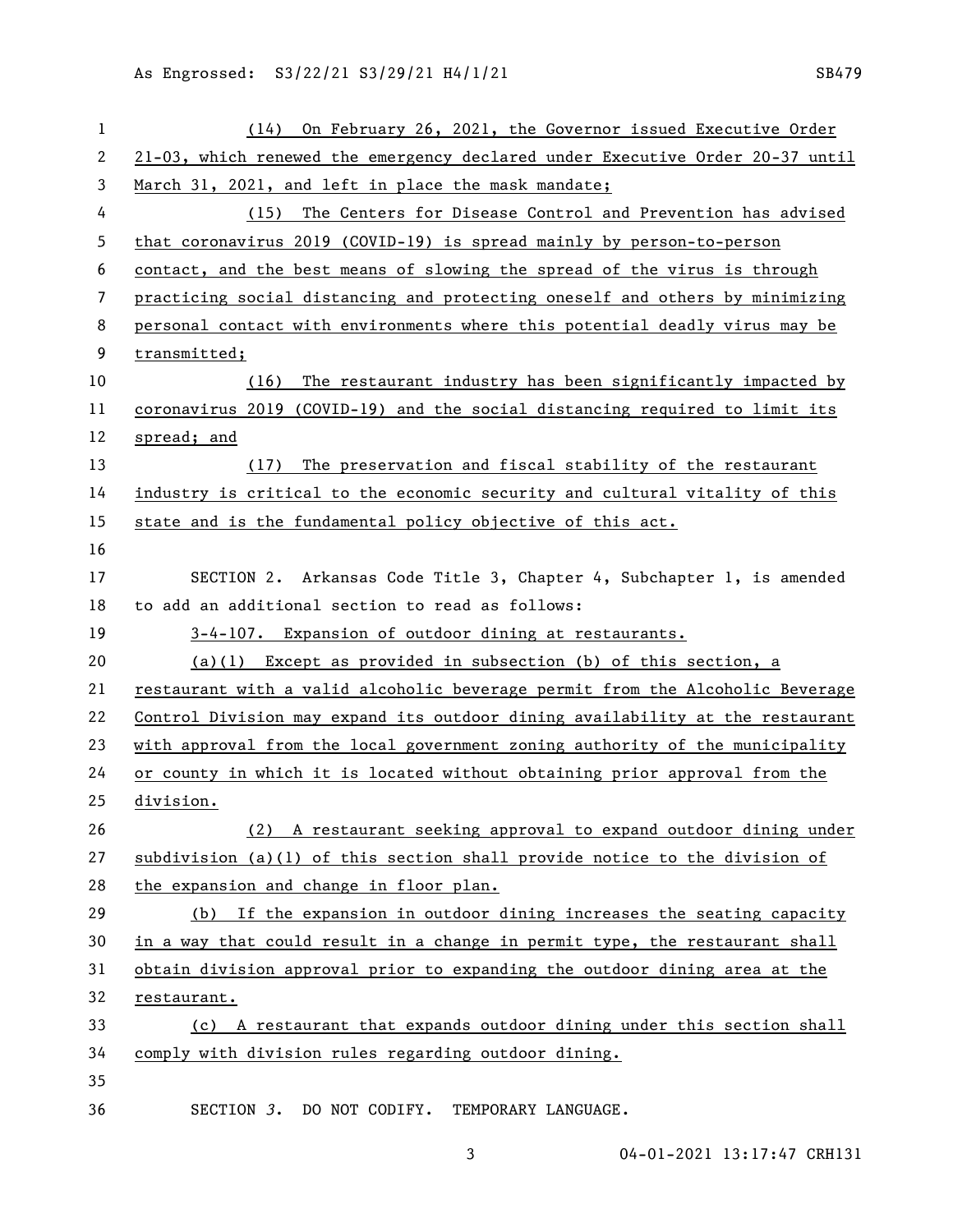| 1  | (a) As used in this section, "taxpayer" means a restaurant that is a          |
|----|-------------------------------------------------------------------------------|
| 2  | public or private establishment that:                                         |
| 3  | (1) Is kept, used, maintained, advertised, and held out to the                |
| 4  | public or to a private or restricted membership as a place where complete     |
| 5  | meals are actually and regularly served;                                      |
| 6  | (2) Has as its primary purpose the serving of complete meals;                 |
| 7  | Provides adequate and sanitary kitchen and dining equipment;<br>(3)           |
| 8  | (4)<br>Has a seating capacity of at least twenty-five (25) persons;           |
| 9  | Employs a sufficient number and variety of employees to<br>(5)                |
| 10 | prepare, cook, and serve suitable food for its guests or members;             |
| 11 | (6) Serves at least one (1) meal per day; and                                 |
| 12 | Is open a minimum of five (5) days per week, with the<br>(7)                  |
| 13 | exception of holidays, vacations, and periods of redecorating.                |
| 14 | (b) A taxpayer that is required to collect and remit to the Secretary         |
| 15 | of the Department of Finance and Administration the tax levied by the         |
| 16 | Arkansas Gross Receipts Act of 1941, § 26-52-101 et seq., may delay remitting |
| 17 | sales tax and filing returns otherwise required under the Arkansas Gross      |
| 18 | Receipts Act of 1941, § 26-52-501 et seq., as follows:                        |
| 19 | (1) All sales tax remittances and reports for sales tax                       |
| 20 | collected in March, April, and May of 2021 may be filed with the secretary by |
| 21 | June 20, 2021;                                                                |
| 22 | (2) All sales tax remittances and reports for sales tax                       |
| 23 | collected in June, July, and August of 2021 may be filed with the secretary   |
| 24 | by September 20, 2021;                                                        |
| 25 | (3) All sales tax remittances and reports for sales tax                       |
| 26 | collected in September, October, and November of 2021 may be filed with the   |
| 27 | secretary by December 20, 2021; and                                           |
| 28 | (4) All sales tax remittances and reports for sales tax                       |
| 29 | collected in December of 2021 and January and February of 2022 may be filed   |
| 30 | with the secretary by March 20, 2022.                                         |
| 31 | (c) If a taxpayer files the required returns and remits the required          |
| 32 | sales tax in the time frames under subsection (b) of this section:            |
| 33 | No late fees or penalties shall be assessed against the<br>(1)                |
| 34 | <i>taxpayer; and</i>                                                          |
| 35 | The taxpayer is eligible for the discounts for early payment<br>(2)           |
| 36 | stated in $\frac{26-52-503}{a}$ and $(c)$ .                                   |